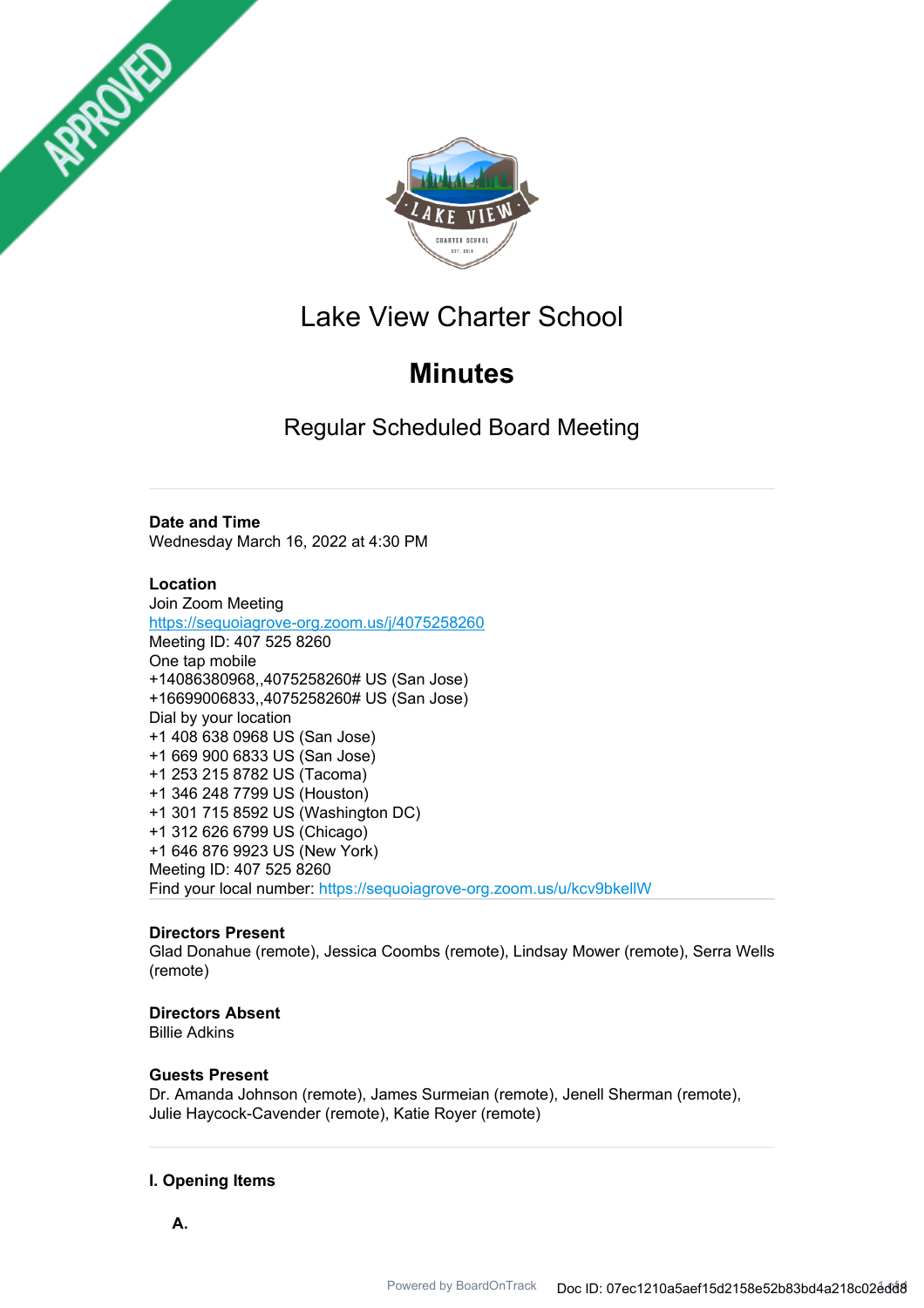#### **Record Attendance**

#### **B. Continue Meeting Virtually per Report of Findings Regarding AB 361**

Glad Donahue made a motion to continue meeting virtually per Report of Findings. Serra Wells seconded the motion. The board **VOTED** unanimously to approve the motion.

#### **C. Call the Meeting to Order**

Lindsay Mower called a meeting of the board of directors of Lake View Charter School to order on Wednesday Mar 16, 2022 at 4:33 PM.

#### **D. Consent Agenda**

Serra Wells made a motion to approve the Consent Agenda. Glad Donahue seconded the motion. The Consent Agenda includes:

- Approval of Agenda
- Approval of Minutes from February16, 2022 Regular Scheduled Board Meeting
- Approval of Minutes from March 7, 2022 Special Board Meeting
- Evaluation Policy
- Residency Policy
- 2022-2023 Staff Contracts

The board **VOTED** unanimously to approve the motion.

Serra Wells made a motion to approve the minutes from Regular Scheduled Board Meeting on 02-16-22.

Glad Donahue seconded the motion.

The board **VOTED** unanimously to approve the motion.

Serra Wells made a motion to approve the minutes from Special Board Meeting on 03-07-22.

Glad Donahue seconded the motion.

The board **VOTED** unanimously to approve the motion.

#### **E. Closed Session**

Lindsay Mower made a motion to move into Closed Session at 4:35 PM. Glad Donahue seconded the motion. The board **VOTED** unanimously to approve the motion.

#### **F. Announcement of Any Action Taken in Closed Session**

Lindsay Mower announced that no action was taken during Closed Session.

#### **G. Public Comments**

No public comments.

#### **H. Executive Director's Report**

Julie Haycock-Cavender presented the *Executive Director's Report.*

## **II. Finances**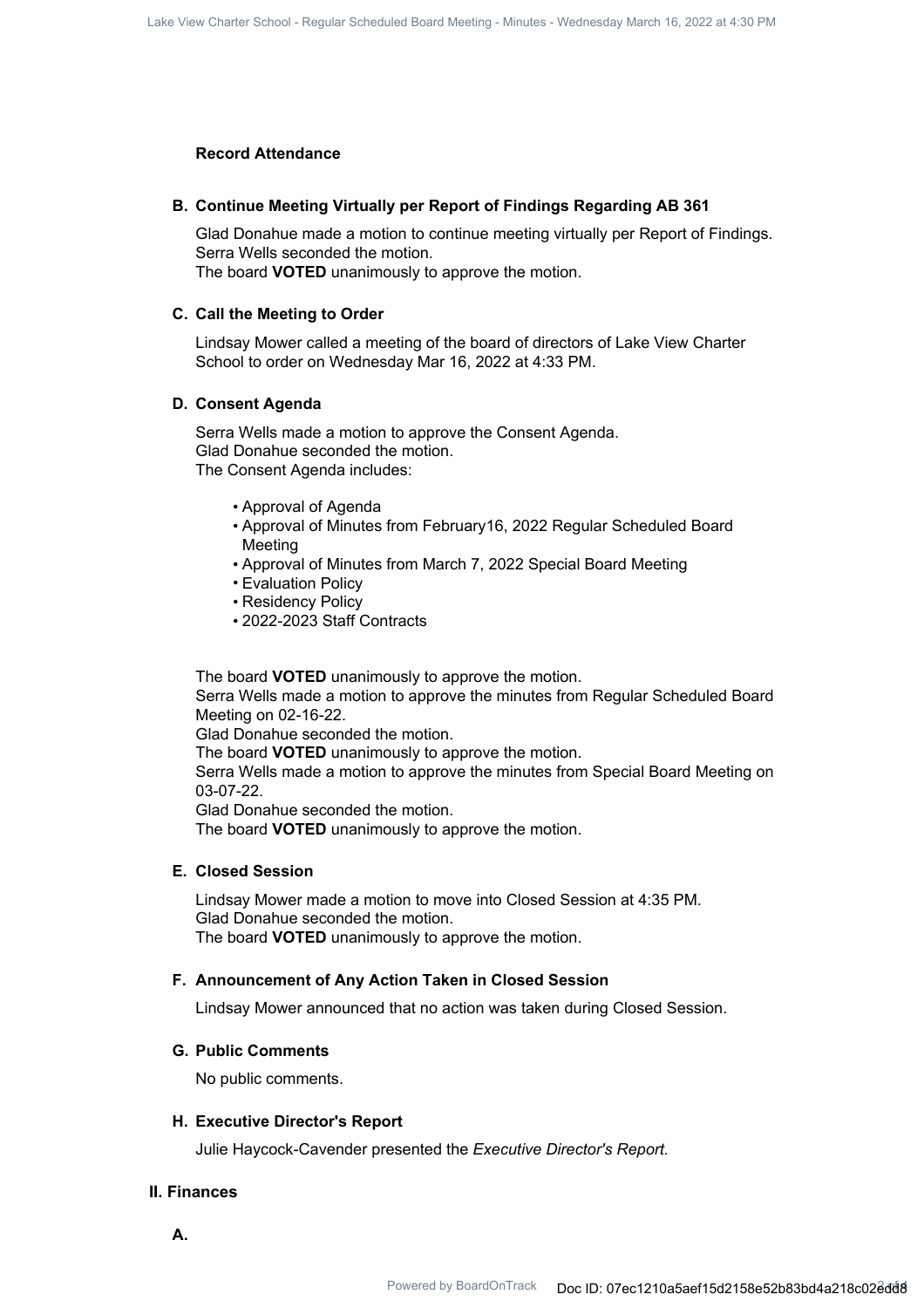#### **February Financials**

Lindsay Mower made a motion to approve the February Financials. Jessica Coombs seconded the motion. James Surmeian presented the February Financials. The board **VOTED** unanimously to approve the motion.

#### **Local Control and Accountability Plan (LCAP) and Local Control Funding B. Formula (LCFF) Presentation**

Kulpreet Pummay presented the Local Control and Accountability Plan (LCAP) and Local Control Funding Formula (LCFF) Presentation.

## **III. Academic Excellence**

#### **A. Universal Preschool and Expanded Learning Opportunities Program**

Julie Haycock-Cavender presented the Universal Preschool and Expanded Learning Opportunities Program.

#### **Public Hearing for Universal Preschool and Expanded Learning B. Opportunities Program**

Lindsay Mower made a motion to open Public Hearing for Universal Preschool and Expanded Learning Opportunities Program. Glad Donahue seconded the motion. Serra Wells voted to close Public Hearing. Glad Donahue seconded the Motion. The Board voted unanimously on the Motion.

Ideas presented:

- Weekly group activities for young children
- Parent choice to use instructional funds for vendor classes
- Daily Sync-up time geared toward younger students
- Consent Education- "ask before..." social skills
- Parent education and social support for preschool age children i.e. Homeschooling 101

The board **VOTED** unanimously to approve the motion.

#### **IV. Closing Items**

#### **A. Board of Director's Comments & Requests**

No comments or requests from the Board.

#### **B. Announcement of Next Regular Scheduled Board Meeting**

Lindsay Mower announced the Next Regular Scheduled Board Meeting is April 27, 2022 at 4:30 PM.

#### **C. Adjourn Meeting**

Lindsay Mower made a motion to adjourn the Meeting. Serra Wells seconded the motion. The board **VOTED** unanimously to approve the motion.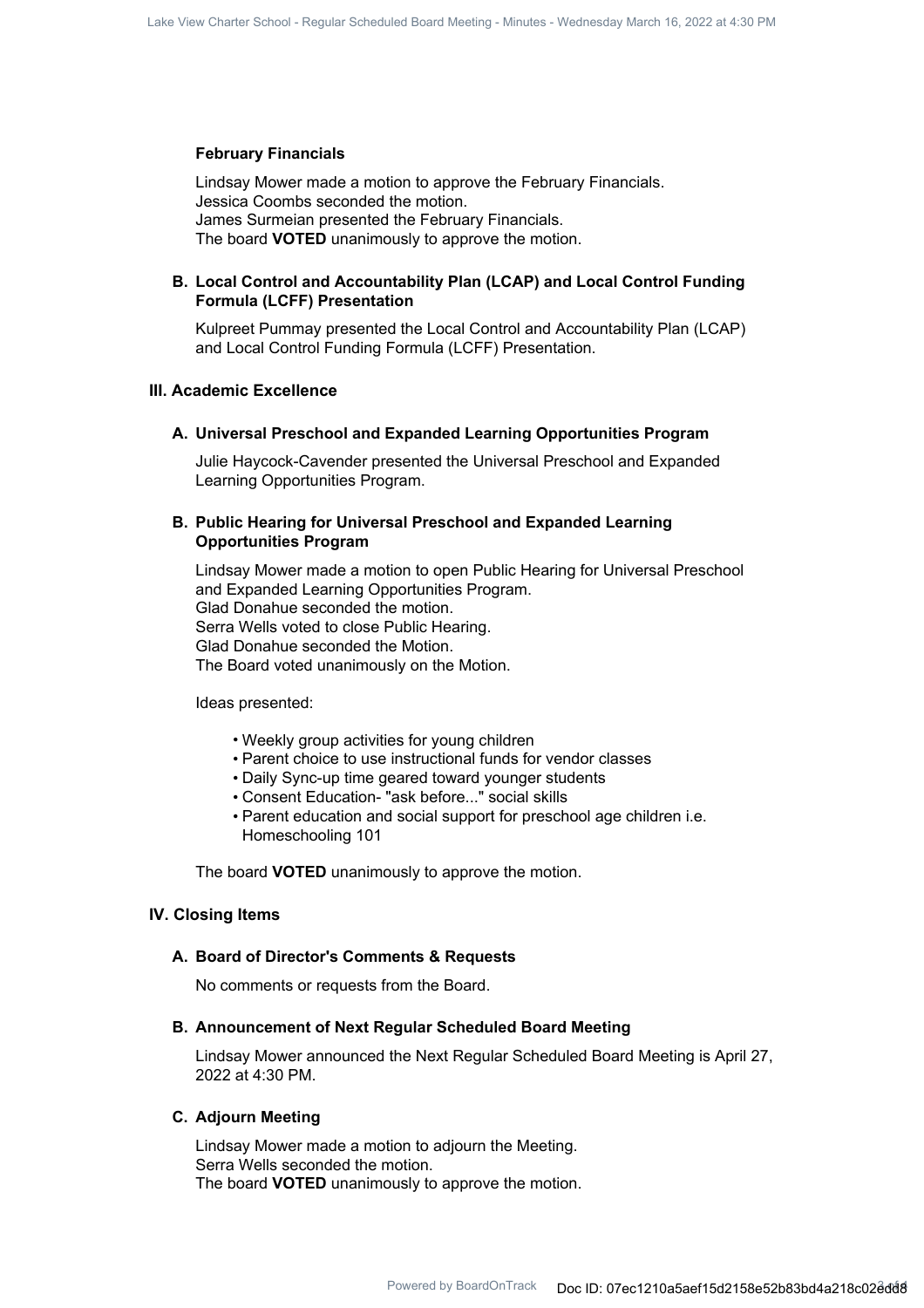There being no further business to be transacted, and upon motion duly made, seconded and approved, the meeting was adjourned at 5:58 PM.

Respectfully Submitted, Lindsay Mower

Prepared by: Katie Royer

Noted by:

Billie adkins

Board Secretary

Public Comment Rules: Members of the public may address the Board on agenda or non-agenda items through the teleconference platform, Zoom. Zoom does not require the members of the public to have an account or login. Please either utilize the chat option to communicate to the administrative team of your desire to address the Board or simply communicate orally your desire to address the Board when the Board asks for public comments. Speakers may be called in the order requests are received. Comments are limited to 2 minutes each, with no more than 15 minutes per single topic. If a member of the public utilizes a translator to address the Board, those individuals are allotted 4 minutes each. If the Board utilizes simultaneous translation equipment in a manner that allows the Board to hear the translated public testimony simultaneously, those individuals are allotted 2 minutes each. By law, the Board is allowed to take action only on items on the agenda. The Board may, at its discretion, refer a matter to school staff or calendar the issue for future discussion.

Note: The Governing Board encourages those with disabilities to participate fully in the public meeting process. If you need a disability-related modification or accommodation, including auxiliary aids or services, to participate in the public meeting, please contact the Governing Board Office at (530) 927-5137 at least 48 hours before the scheduled board meeting so every reasonable effort can be made to accommodate you. (Government Code § 54954.2; Americans with Disabilities Act of 1990, § 202 (42 U.S.C. § 12132)).